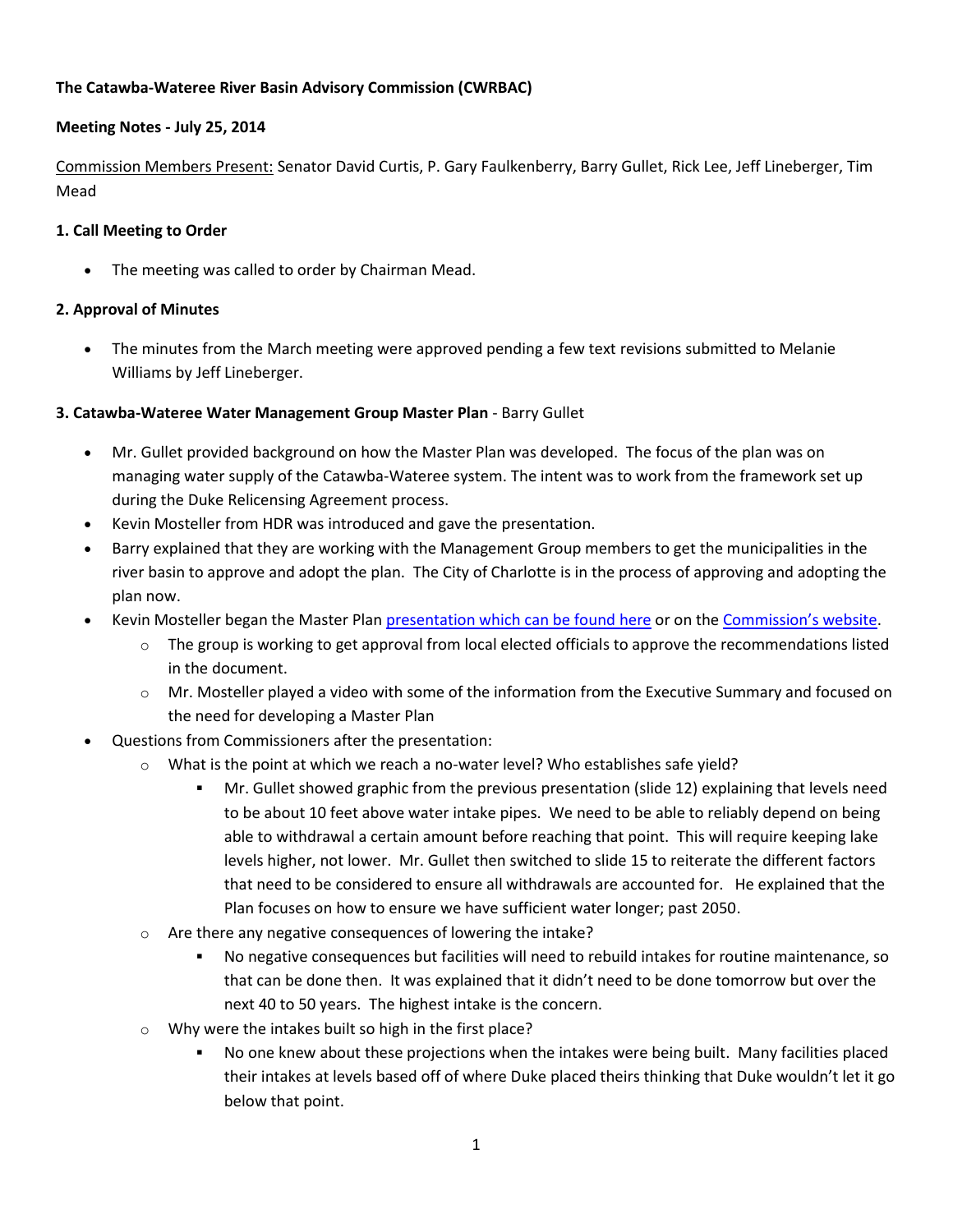- $\circ$  Those in the lower basin are worried about changes in release flows because they are flood prone areas. Was this taken into consideration?
	- More research will need to be done as issues that are predicted actually happen. This document is just a heads up on how to prepare and to begin the discussion on what to do when some of these issues start to happen.
- $\circ$  A Commission member stated that we are trying to prevent history from repeating itself. Charlotte ran out of water back 100 years ago. Irwin Creek was the supply source. They hauled water from Gastonia. Not wanting the region to run into this risk again, we need to prepare for the next major drought. This plan is about finding what our limits are and how do we move that date out further.

# **4. Open Discussion - Comments and concerns about the Catawba-Wateree Water Management Group Master Plan** - Sam Perkins

- Mr. Perkins opened commending the development of a Water Supply Master Plan and recognized that this is a much needed process to prepare for the future.
- Mr. Perkins then began his presentation reviewing concerns that the Catawba RiverKeeper group has with the Master Plan and reviewed recommendations the group has for the Plan. This [presentation can be found here](http://portal.ncdenr.org/c/document_library/get_file?p_l_id=38446&folderId=22785295&name=DLFE-103841.pdf) or on the [Commission's website](http://portal.ncdenr.org/web/wq/river-basin-avdisory-commission/catawbarbac).
- Questions from Commissioners after the presentation:
	- $\circ$  Are users of the model able to change scenarios and if so was the model run with a cap on percent of growth?
		- No, scenarios were run for evaluating levels at a lower growth rate and a scenario for a higher growth rate.
	- o What were the growth rates that were used?
		- Looked at all available supply plans and what growth rate those plans used. The annual growth rate that was used for this model was 1.37% aggregated.
	- o York County has always missed their anticipated growth projections. The County would like to see consideration given to discouraging growth to prolong the safe yield. Is this currently or will it be a consideration in the future?
		- The tool has the ability to run low growth scenarios and has done so with those results listed in the Master Plan document. The tool can be rerun to adjust for actual population growth as time passes.
	- o It was noted that Industry fell under the Public Water Supply category.
	- $\circ$  A Commission member wanted to verify that there was an additional 6 inches of reserved capacity in the reservoirs.
		- Yes; for lakes James, Norman, and Wylie
	- o Does the Master Plan account for sediment buildup behind the dams?
		- Yes, further study is being done and it is included it in the model. The purpose of the study is to justify what is being used in the model.
	- o What are the options for dredging?
		- Dredging cost is up to individual land owners.
		- Duke is looking at extending the boat launching ramps and renovating some of the other public recreational areas.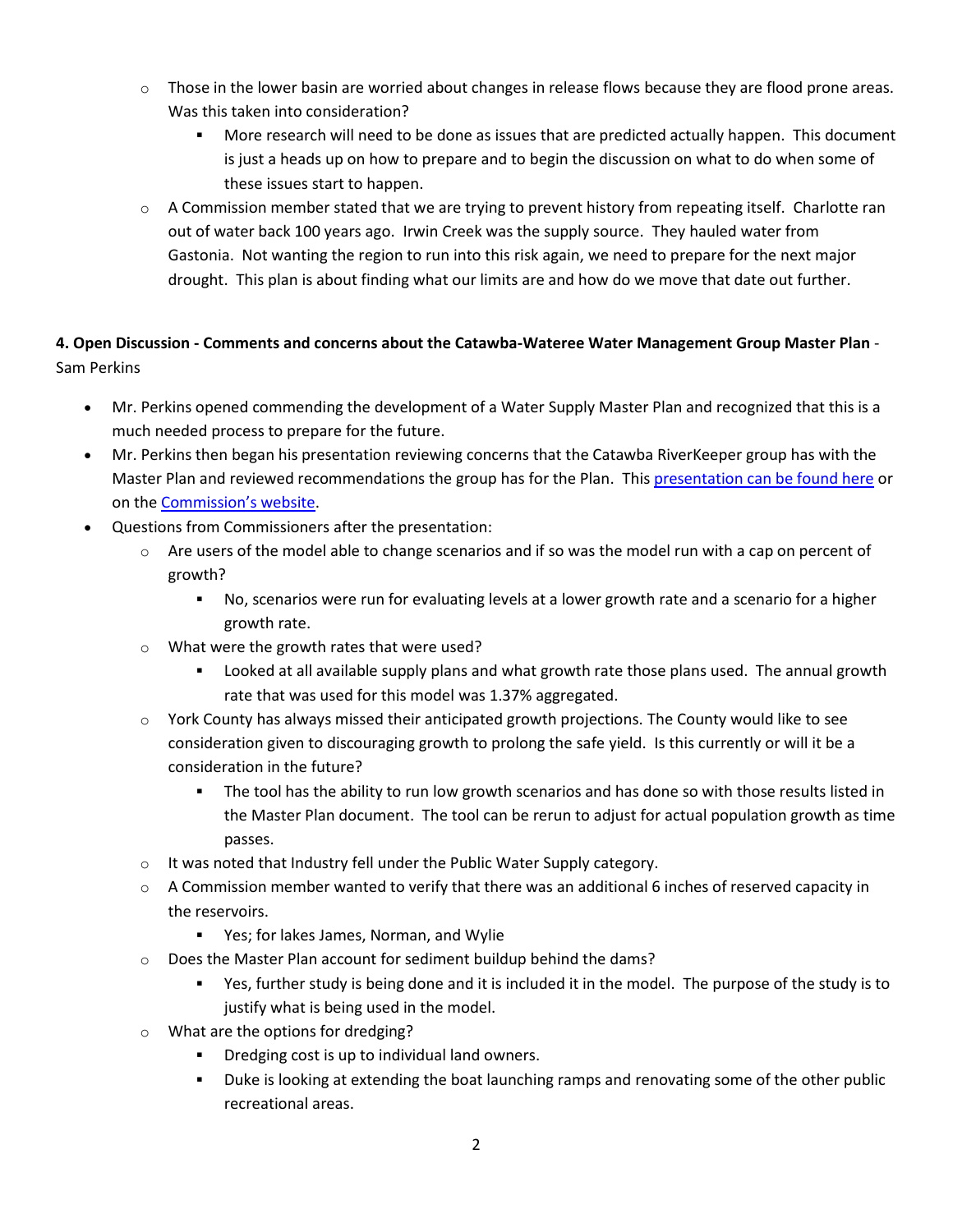- The plan will give the individual land owners better guidance on this topic.
- $\circ$  Are there any reservoirs that have the capability to build more storage or to extend the lake?
	- No
- $\circ$  What is the net water use difference between water used for irrigation on an agricultural property versus water use on that same size of developed property?
	- No available information.
- $\circ$  Jeff Lineberger noted that they would like to develop programs to encourage customers to use less energy to reduce water use from power producing facilities. They would help the power consumer use the product better and evolve their user base to become more water efficient.
- $\circ$  What actions/recommendations from the Plan are the Management Group contemplating moving forward with over the next 5 years? There are items out of the Commissions' or Management Groups' control, and one that is in our control is lowering intakes. A 6 inch pool increase has a 50/50 chance of happening. When showing the Master Plan to the public, it should explain what they can do if the worst case scenario happens.
	- Short-term some things are already being implemented. The Plan calls for water use efficiency gains. Members know about this and are doing things now to implement. Building code changes are helping. The Plan doesn't explain how all actions/recommendations need to be implemented but gives the member's tools to reduce water usage.
	- Duke will need to peruse the recommendations that are laid out.
	- **The Management Group will be working to answering:** 
		- How to implement all LIP recommendations;
		- What is the feasibility and scheduling over the next 5 years;
		- And, when will it get done and how?
- $\circ$  Flooding: high inflow protocol should be considered for public safety. The model needs to show the likelihood of flooding.
	- The current model can tell you the frequency of flooding and it can provide some information about flooding. But, it shouldn't be used for all flood scenarios.
	- A scenario that needs to be evaluated is effects on property if Mountain Island, Norman and Lake Wylie were to be raised 6 inches
- $\circ$  If current interbasin transfers were to be removed from all scenarios, how would this change proposed management strategies?
	- Curtailing IBTs is not a real scenario. It means that half the northern part of Charlotte would no longer have water. Current commitments allow for those IBTs.
	- But looking at all water leaving the basin, enables people to have all the information they need for making future decisions.
	- Concord and Kannapolis are not currently buying any water and go straight to the Yadkin basin before looking towards the Catawba basin.
	- There was strong sentiment that it would be a good idea to split out the IBTs so that one could see the actual percent of water that could be used.

## **5. Adjourn**